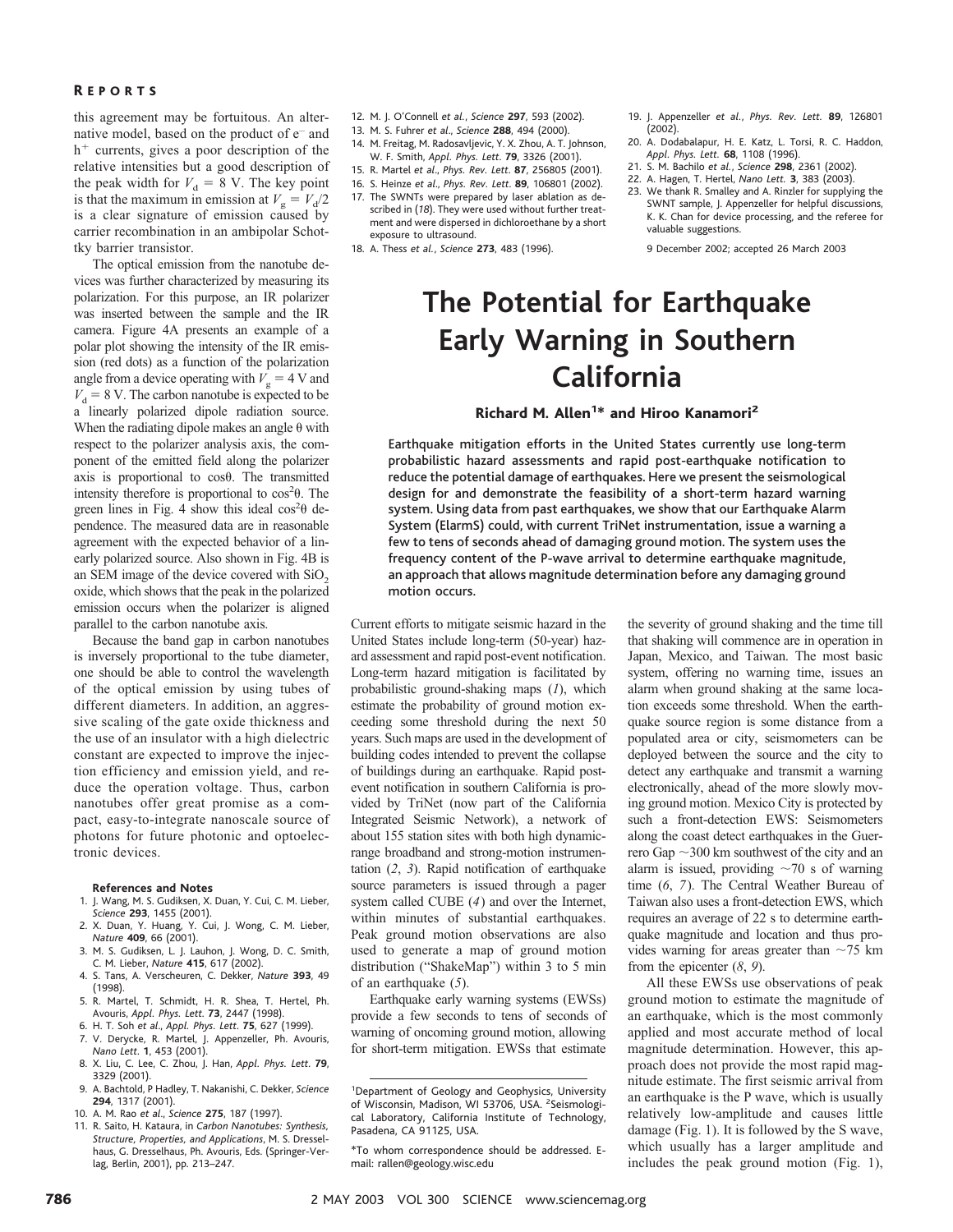causing most of the damage to buildings in an earthquake. The warning time can be increased by use of the P-wave arrival to estimate the magnitude of an earthquake. This approach was introduced in Japan in the 1990s; the UrEDAS system uses the P-wave arrival to estimate both the magnitude and location of an earthquake (*10*–*12*).

The early warning problem in southern California is particularly challenging because the region is dissected by many active faults, including some beneath metropolitan areas (Fig. 2). A previously detailed EWS proposed instrumentation of known faults (*13*) but would have offered no protection against blind thrust faulting such as the Northridge earthquake (*14*). The utility of a front-detection EWS has also been argued (*15*) and applied for aftershocks. After the Loma Prieta earthquake, a front-detection system was used to warn workers of aftershocks as they cleared debris  $\sim$ 100 km from the epicentral region (*16*). Front detection, however, cannot issue any warning in the epicentral region, impeding the effectiveness of such a system when active faults and population centers are in the same location.

Our proposed Earthquake Alarm System (ElarmS) issues a warning based on information determined from the P-wave arrival only, providing the potential to issue a warning before peak ground motion at the epicenter. ElarmS initially determines the location, origin time, and magnitude of an event using the first detected P-wave arrivals. The spatial distribution of anticipated peak ground motion is then determined with attenuation relations. Finally, the warning time is estimated based on the origin time and travel time curves for S waves. Here, we focus on the determination of event magnitude using Pwave arrivals, as we use relatively standard procedures for the other components of ElarmS.

To develop and test the concept of ElarmS, waveform data were gathered for a large number of southern California earthquakes recorded by two or more broadband seismometers within 100 km of the epicenter. The event set consisted of 53 earthquakes. It included all earthquakes with magnitude  $\geq$  5.0 since 1995, plus the Northridge, Hector Mine, and Landers earthquakes with magnitudes 6.7, 7.1, and 7.3, respectively (table S1). In addition, two events were selected at random with magnitudes 3.0 to 4.9 (events were binned in 0.1-magnitude-unit bins).

We estimated the magnitude of an earthquake from the frequency content of the Pwave arrival, using an approach similar to that used in Japan (*12*). Small-magnitude events are the result of slip over a small patch of fault and result in the radiation of relatively high-frequency energy compared to larger magnitude events, which rupture large patches and radiate lower frequency energy. Therefore, a measurement of the predominant period of a seismic waveform in the few seconds after the P-wave arrival onset can constrain the magnitude. The predominant period is determined continually in real time from the vertical component of the velocity sensor at each station and is defined with the recursive relation

$$
T_i^p = 2\pi \sqrt{X_i/D_i} \tag{1}
$$

where

$$
X_i = \alpha X_{i-1} + x_i^2 \tag{2}
$$

$$
D_i = \alpha D_{i-1} + (dx/dt)_i^2 \tag{3}
$$

 $T_i^p$  is the predominant period at time *i*,  $x_i$  is the recorded ground velocity,  $X_i$  is the smoothed ground velocity squared, *Di* is the smoothed velocity derivative squared, and  $\alpha$  is a smooth-



ing constant (*17*). The higher frequency content of smaller magnitude earthquakes is measurable within a shorter time period after the Pwave arrival than the low-frequency energy of larger events. Correspondingly, the magnitude of smaller events can be determined more rapidly than that of larger events. This also means that the magnitude estimate after 1 s is a minimum estimate and that once 2, 3, and 4 s of data are available, the magnitude estimate may increase.

Two linear relations between  $T_{\text{max}}^p$  and magnitude were used (Fig. 3). For smaller earthquakes (magnitudes 3.0 to 5.0), broadband data low-pass filtered at 10 Hz were used and a good magnitude estimate was possible given just 1 s of data. With 2 s of data the magnitude error reduced slightly, but additional data did not improve the estimate. Using our  $T_{\text{max}}^p$  observations from the broad-

> **Fig. 1.** Typical seismic waveform for a local earthquake. This trace of horizontal ground motion was recorded 50 km from the epicenter of a magnitude 3.9 earthquake in southern California. Indicated are the P-wave and S-wave arrival times and the peak ground motion, which is required to determine local magnitude.



**Fig. 2.** Tectonic map of southern California showing topography (color scale), mapped fault distribution (thin black lines), locations of the TriNet stations with the necessary real-time capabilities to implement ElarmS (gray squares), and epicenters of the 53 earthquakes used in this study (blue and red circles). The 28 earthquakes used to demonstrate the performance of ElarmS as a function of time are shown in red.

### R EPORTS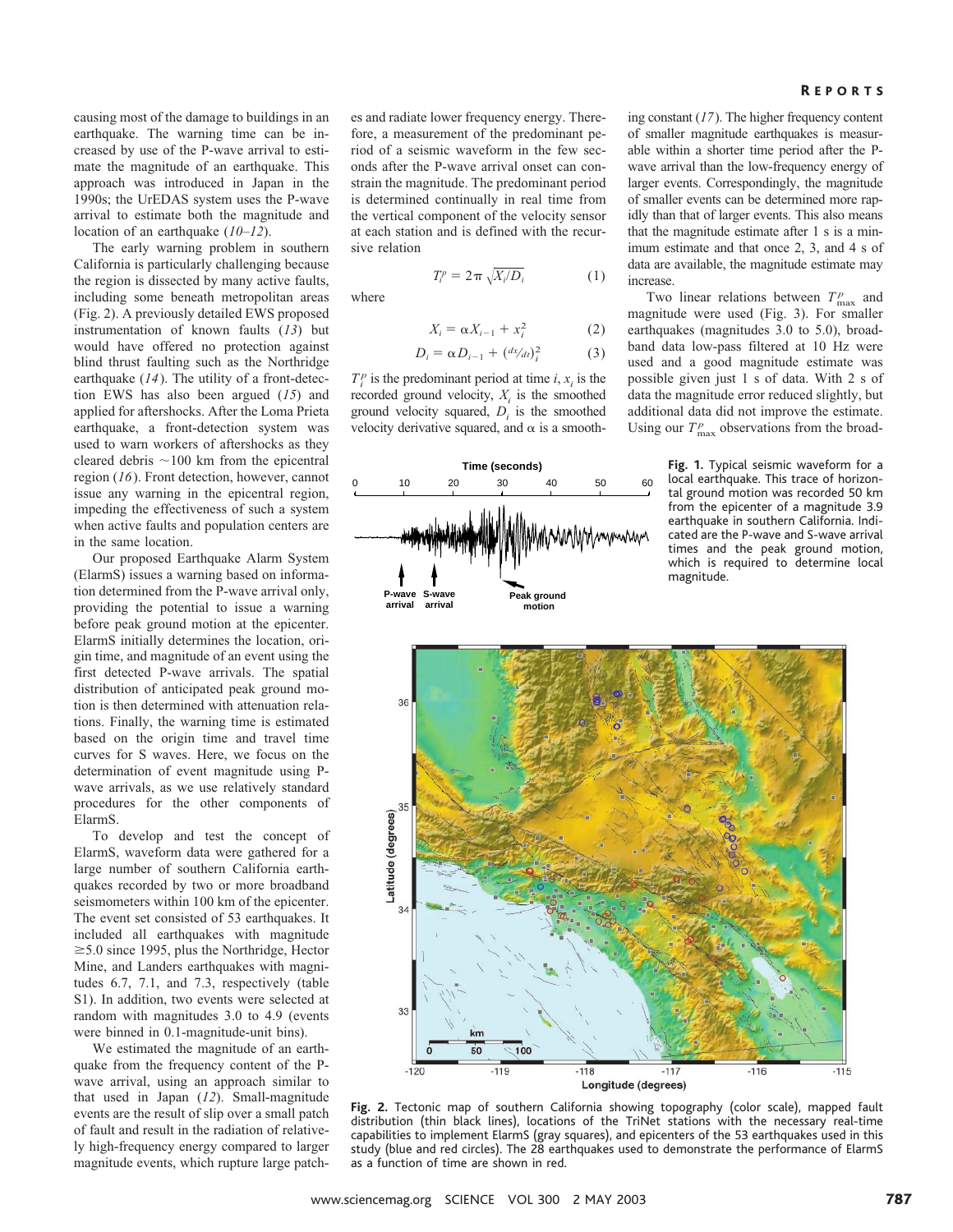band waveforms after 2 s and minimizing the average absolute deviation, we determined the relation

$$
m_1 = 6.3 \log(T_{\text{max}}^p) + 7.1 \tag{4}
$$

to estimate the magnitude of low-magnitude earthquakes  $(m_1)$ , with an average absolute deviation of 0.3 magnitude units. For larger magnitude events (magnitude 4.5), better estimates are possible with the application of a 3-Hz low-pass filter. The best estimates of magnitude require 4 s of data, although minimum-magnitude estimates can be made as soon as 1, 2, and 3 s after the P-wave arrival. The best-fit highmagnitude  $(m<sub>h</sub>)$  relation is

$$
mh = 7.0 \log(Tmaxp) + 5.9
$$
 (5)

with an average absolute deviation of 0.67 magnitude units.

ElarmS uses both  $m_1$  and  $m_h$  to produce the best estimate of magnitude. Initially, 1 s after a station triggers,  $m_1$  is calculated from  $T_{\text{max}}^p$ . The estimate is updated when 2 s of data are available. Station-magnitude estimates (one from each triggered station) are averaged to provide an event-magnitude estimate. If the event-magnitude estimate becomes greater than 4.0, then



**Fig. 3.** Relation between predominant period and magnitude. The predominant period is measured on the vertical component of a broadband velocity sensor. (**A**) Maximum predominant period observed within 2 s of the P-wave arrival low-pass filtered at 10 Hz versus TriNet magnitude for individual stations (gray dots) and event averages (black dots) for all 53 events. The black line is the best fit (least absolute deviation of event averages) for data from magnitude 3.0 to 5.0 events. (**B**) The maximum predominant period within 4 s o f the P-wave arrival on the same data stream low-pass filtered at 3 Hz. The black line is the best fit to event averages for earthquakes with magnitude between 5.0 and 7.3. Observations of the predominant period at single stations show noticeable scatter (gray dots); once data from several stations are averaged, the scatter reduces substantially (black dots).

**Fig. 4.** (**A**) Error in ElarmS magnitude estimate as a function of the number of stations reporting. Each histogram shows the frequency distribution of the magnitude error given the number of reporting stations. The total number of event-magnitude estimates included and the average absolute error are shown for each histogram. (**B**) Error in ElarmS magnitude estimate as a function of time with respect to the S-wave arrival at the epicenter (–1 s is 1 s before the S-wave arrival). Magnitude estimates are available for 2, 12, and 19 events (of the 28-event data set) at –1, 0, and 1 s with average errors of 0.61, 0.52, and 0.56 magnitude units, respectively (figs. S1 and S2).



 $m<sub>h</sub>$  is also calculated and the event-magnitude estimate is the average of both  $m_1$  and  $m_h$  from each triggered station. The accuracy of the magnitude estimate increases with the number of stations reporting a  $T_{\text{max}}^p$  observation (Fig. 3). With a single  $T_{\text{max}}^p$  from the closest station, the average absolute error in the magnitude estimate is  $\pm 0.70$ , but when the closest 10 stations are used, the average error drops to  $\pm 0.35$  (Fig. 4A and fig. S1).

Another key element of an early warning system is its ability to process the necessary information in the shortest possible time, in order to issue an initial warning as soon as possible, and then to update that warning as more data become available. Our approach to magnitude determination provides the first magnitude estimate within 1 s of the first Pwave trigger. Depending on the S-minus-P time, which will vary according to the depth of the event and the proximity of the closest station, this estimate may be determined before the S-wave arrival at the epicenter. Thirty km from the epicenter, the magnitude would be available  $\sim$ 8 s before the S-wave arrival, and at 60 km, the magnitude would be available  $\sim$  16 s before the S-wave arrival.

To demonstrate the time history of the ElarmS magnitude estimate and to show how the system could operate today given the current TriNet station density in the more populated regions of southern California, we used a subset of 28 of our 53 earthquakes (Fig. 2 and table S1). We assessed the timeliness with which the magnitude estimate becomes available by determining the error in the ElarmS magnitude estimate as a function of time (Fig. 4B). The zero time was the S-wave arrival at the epicenter, because it represents the earliest time of damaging ground motion. Of the 28 events, a magnitude estimate was available for 12 at the time of the S-wave arrival at the epicenter. The magnitude estimates were variable during the time window  $-1$  to  $+2$  s, but then became stable (Fig. 4B and fig. S2). The average absolute error in the magnitude estimate steadily dropped from 0.41 to 0.26 magnitude units in the period from 2 to 5 s after the S-wave arrival at the epicenter (Fig. 4B).

This subset of events did not include the three largest magnitude events (Landers, Northridge, and Hector Mine), because none of these were sampled by the dense station network now available in populated regions of southern California. Although these events require an additional 2 s for the best magnitude estimates, the peak ground motion for such large-magnitude events can occur tens of seconds after the S-wave arrival. In the case of Northridge, peak ground motion at the closest station (32 km from the epicenter) occurred 5 s after the S-wave arrival; the two broadband waveforms for Landers (at 62 and 65 km) showed a 10- to 15-s delay between the S-wave arrival and peak ground motion.